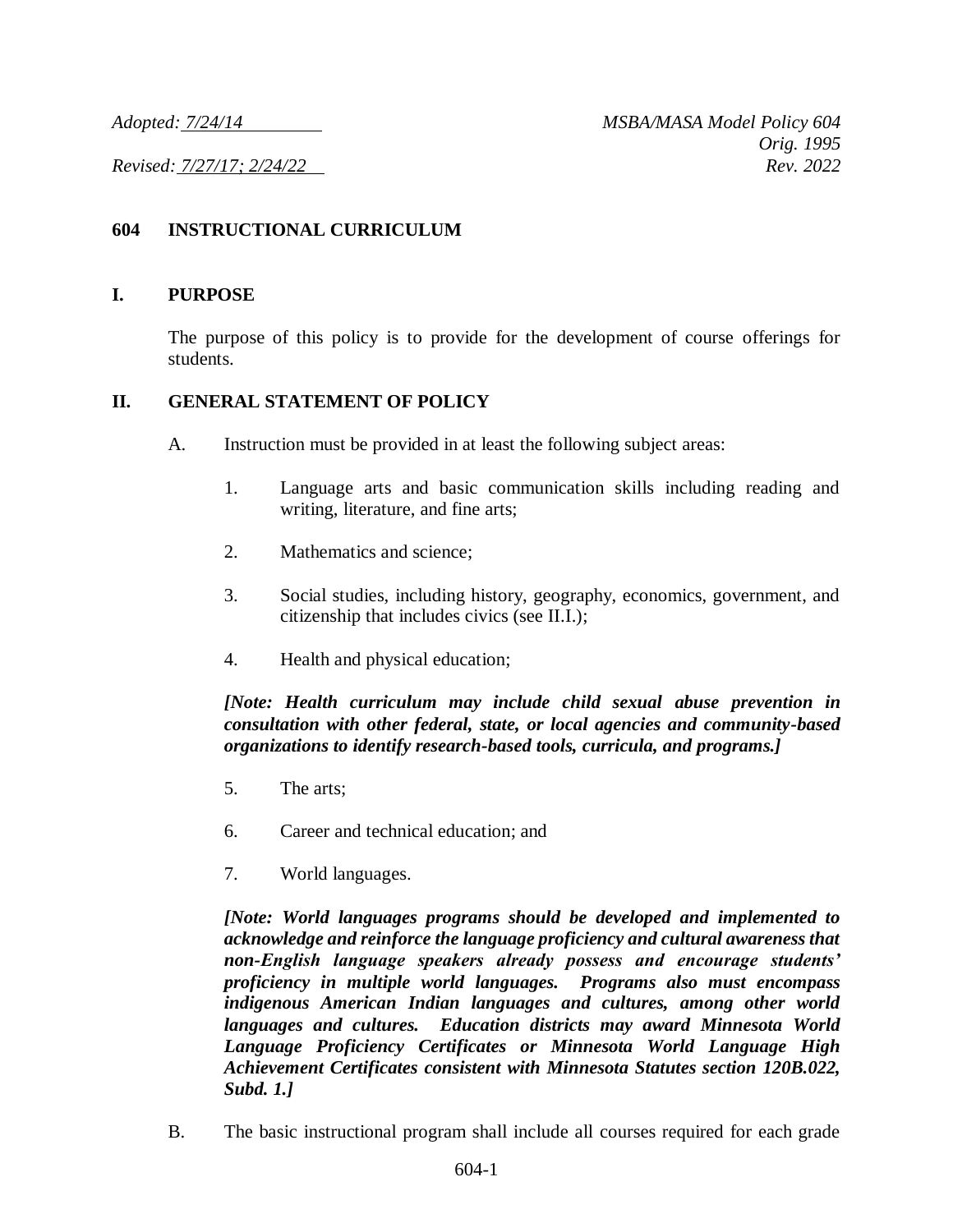level by the Minnesota Department of Education (MDE) and all courses required in all elective subject areas. The instructional approach will be nonsexist and multicultural.

- C. Elementary and middle schools shall offer at least three, and require at least two, of the following four art areas: dance, music, theater, and visual arts. High schools shall offer at least three, and require at least one, of the following five art areas: media arts, dance, music, theater, and visual arts.
- D. The education district board, at its discretion, may offer additional courses in the instructional program at any grade level.
- E. Each instructional program shall be planned for optimal benefit taking into consideration the financial condition of the education district and other relevant factors. Each program plan should contain goals and objectives, materials, minimum student competency levels, and methods for student evaluation.
- F. The executive director shall have discretionary authority to develop guidelines and directives to implement education district board policy relating to instructional curriculum.
- G. The education district will provide onetime cardiopulmonary resuscitation (CPR) and automatic external defibrillator (AED) instruction as part of its grade 7 to 12 curriculum.
	- 1. In the education district's discretion, training and instruction may result in CPR certification.
	- 2. CPR and AED instruction must include CPR and AED training that have been developed:
		- a. by the American Heart Association or the American Red Cross and incorporate psychomotor skills to support the instruction; or
		- b. using nationally recognized, evidence-based guidelines for CPR and incorporate psychomotor skills to support the instruction. "Psychomotor skills" means hands-on practice to support cognitive learning; it does not mean cognitive-only instruction and training.
	- 3. The education district may use community members such as emergency medical technicians, paramedics, police officers, firefighters, and representatives of the Minnesota Resuscitation Consortium, the American Heart Association, or the American Red Cross, among others, to provide instruction and training.
	- 4. A education district administrator may waive this curriculum requirement for a high school transfer student regardless of whether or not the student previously received instruction under this section, an enrolled student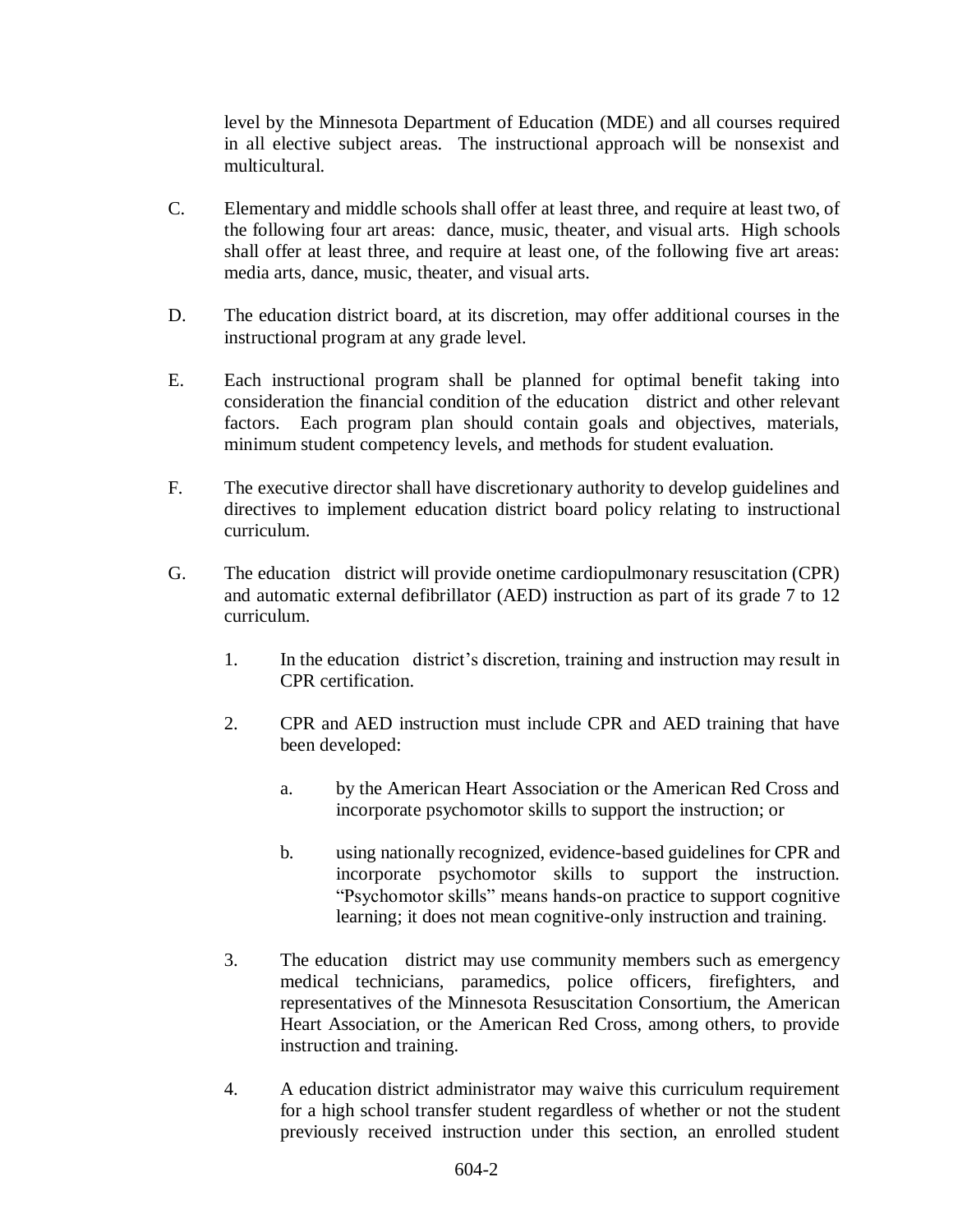absent on the day the instruction occurred under this section, or an eligible student who has a disability.

# *[Note: If an education district requests resources, the Minnesota Resuscitation Consortium must provide them to the education district for instruction and training provided to students under this section.]*

- H. The education district shall assist all students by no later than grade 9 to explore their educational college and career interests, aptitudes, and aspirations and develop a plan for a smooth and successful transition to postsecondary education or employment. All students' plans must:
	- 1. provide a comprehensive plan to prepare for and complete career and college-ready curriculum by meeting state and local academic standards and developing career and employment-related skills such as team work, collaboration, creativity, communication, critical thinking, and good work habits;
	- 2. emphasize academic rigor and high expectations and inform the student, and the student's parent or guardian if the student is a minor, of the student's achievement level score on the Minnesota Comprehensive Assessments that are administered during high school;
	- 3. help students identify interests, aptitudes, aspirations, and personal learning styles that may affect their career and college-ready goals and postsecondary education and employment choices;
	- 4. set appropriate career and college-ready goals with timelines that identify effective means for achieving those goals;
	- 5. help students access education and career options;
	- 6. integrate strong academic content into career-focused courses and applied and experiential learning opportunities and integrate relevant careerfocused courses and applied and experiential learning opportunities into strong academic content;
	- 7. help identify and access appropriate counseling and other supports and assistance that enable students to complete required coursework, prepare for postsecondary education and careers, and obtain information about postsecondary education costs and eligibility for financial aid and scholarship;
	- 8. help identify collaborative partnerships among pre-kindergarten through grade 12 schools, postsecondary institutions, economic development agencies, and local and regional employers that support students' transitions to postsecondary education and employment and provide students with applied and experiential learning opportunities; and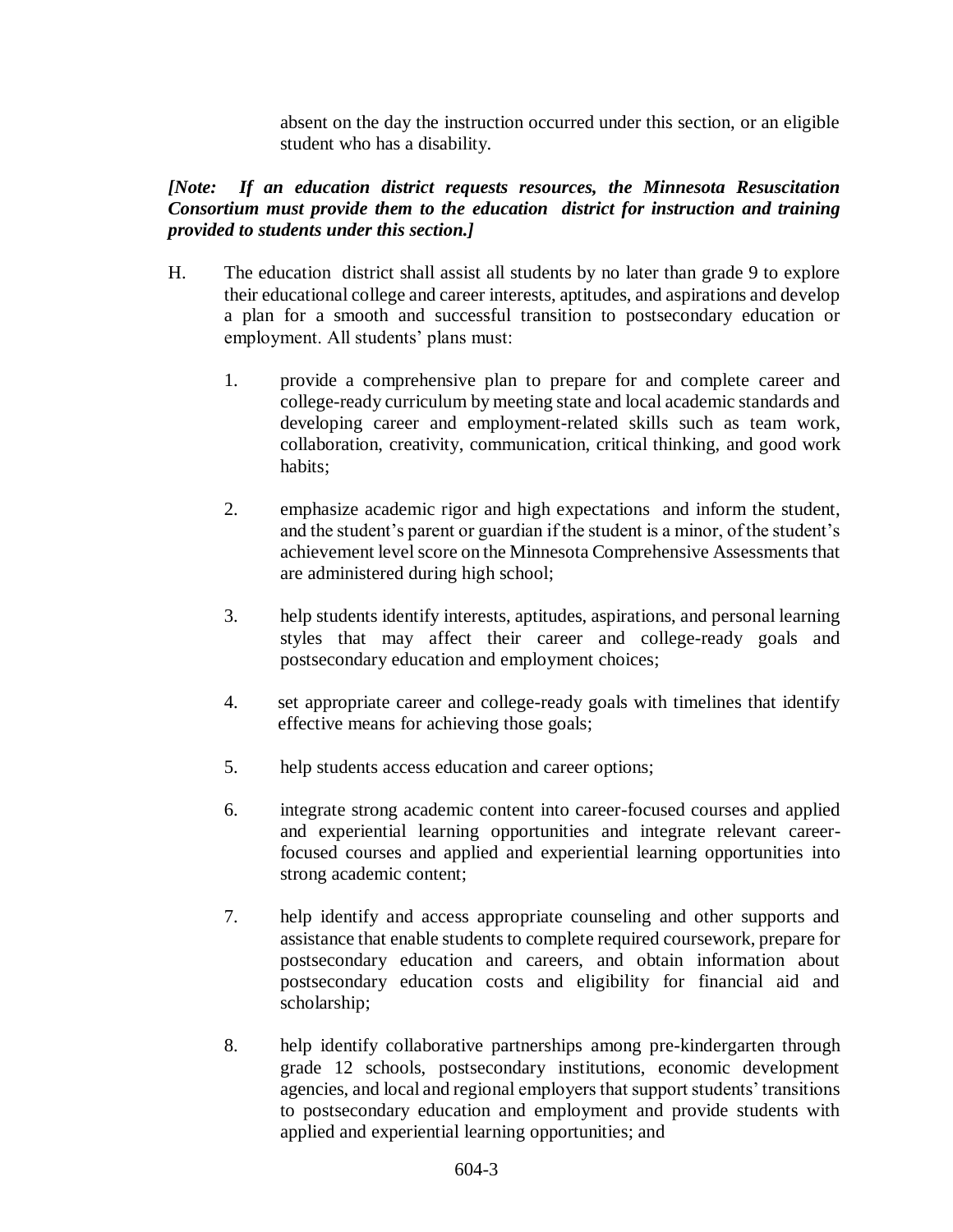9. be reviewed and revised at least annually by the student, the student's parent or guardian, and the education district to ensure that the student's coursetaking schedule keeps the student making adequate progress to meet state and local academic standards and high school graduation requirements and with a reasonable chance to succeed with employment or postsecondary education without the need to first complete remedial course work.

The education district may develop grade-level curricula or provide instruction that introduces students to various careers, but must not require any curriculum, instruction, or employment-related activity that obligates an elementary or secondary student to involuntarily select or pursue a career, career interest, employment goals, or related job training.

Educators must possess the knowledge and skills to effectively teach all English learners in their classrooms. Education districts must provide appropriate curriculum, targeted materials, professional development opportunities for educators, and sufficient resources to enable English learners to become career and college-ready.

When assisting students in developing a plan for a smooth and successful transition to postsecondary education and employment, education districts must recognize the unique possibilities of each student and ensure that the contents of each student's plan reflect the student's unique talents, skills, and abilities as the student grows, develops, and learns.

If a student with a disability has an Individualized Education Program (IEP) or standardized written plan that meets the plan components herein, the IEP satisfies the requirement, and no additional transition plan is needed.

Students who do not meet or exceed the Minnesota Academic Standards, as measured by the Minnesota Comprehensive Assessments that are administered during high school, shall be informed that admission to a public school is free and available to any resident under 21 years of age or who meets the requirements of the compulsory attendance law. A student's plan under this provision shall continue while a student is enrolled.

- I. A student enrolled in a public school must correctly answer at least 30 of 50 civics test questions. A school or district may record on a student's transcript that the student answered at least 30 of 50 civics test questions correctly.
	- 1. "Civics test questions" means 50 of the 100 questions that, as of January 1, 2015, United States Citizenship and Immigration Services officers use to select the questions they pose to applicants for naturalization so the applicants can demonstrate their knowledge and understanding of the fundamentals of United States history and government, as required by